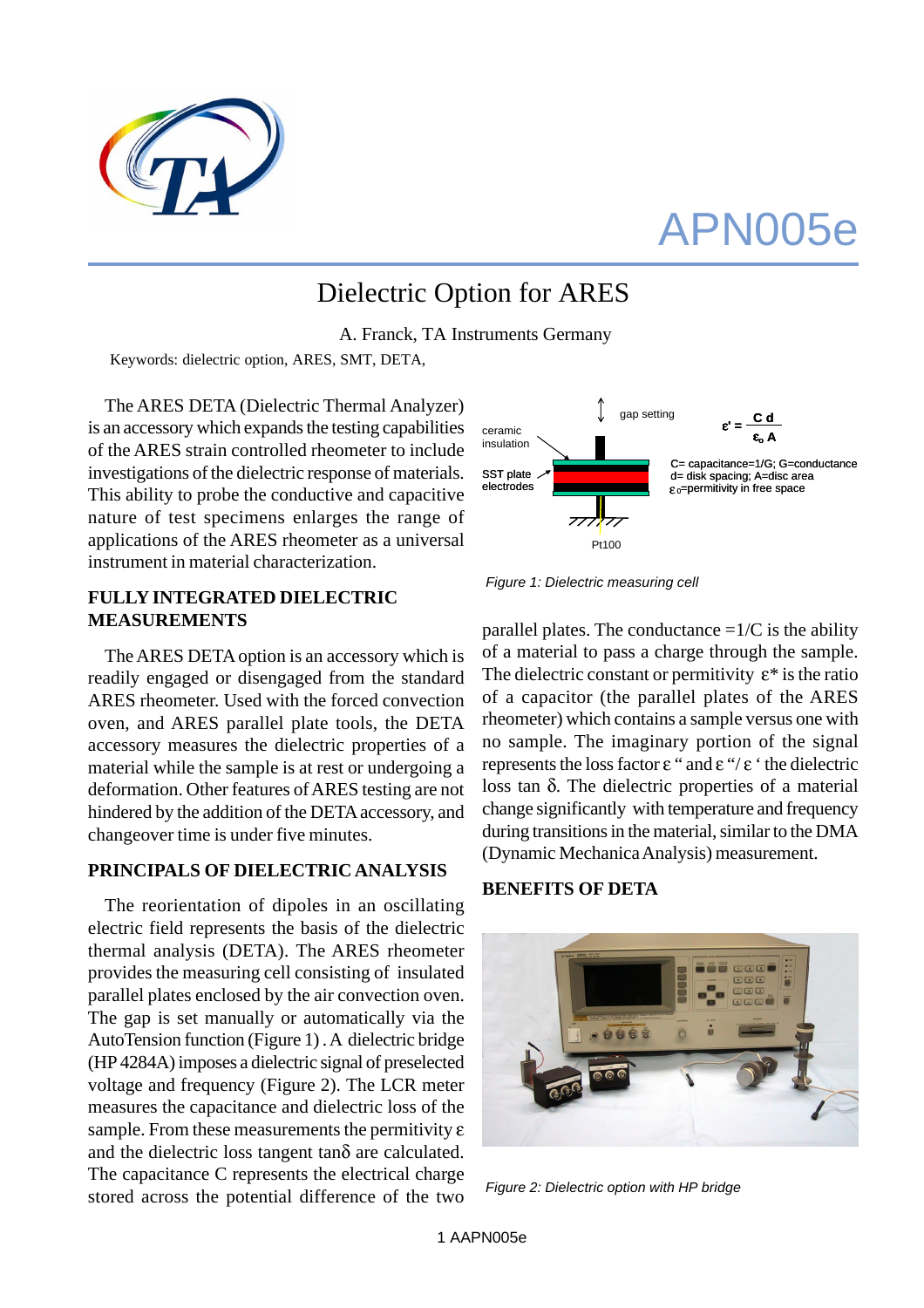

 *Figure 3: Generic behavior of an amorphous polymer*

DETA is more sensitive than DMTA to local motions along the polymer chain since the polar bonds (such as C=O) are affected by the electrical field. The changes in the dielectric constant of a material are quite large and easily detected during phase transformations, side chain relaxations, curing, and decompositions, as compared to the small changes in enthalpy, volume or heat capacity of other more common thermal analytical techniques. Ferroelectric materials with a high dielectric constant are particularly well suited to DETA measurements.

Figure 3 shows the generic behavior of the permitivity and the loss tangent for an amorphous material as a function of temperature. The permitivity increases with increasing temperature. The β transitions can be related to side group dynamics and the loss tangent peaks are generally broad compared to DMA. The  $\alpha$  relaxation is associated with the polymer chain backbone motion and provides a dielectric measurement of the glass transition Tg. Above Tg the dipoles are free to orientient according to the imposed electrical field. Tan δ increases above Tg due to small

conduction losses and the permitivity rises as a result of electrode polarization due to increasing conductivity. Figure 4 shows the mechanical and dielectric response for PMMA as a function of temperature in the range from 0 to  $250$  <sup>o</sup>C. As expected both, the transitions measured by dielectric and mechanical probing increase with increasing probing frequency. The  $\alpha$  relaxation which is related to the backbone mobility occurs for the same probing frequency of 100Hz at a lower temperature (Tg) in figure 5. This is to be expected, as the relaxation mechanisms probed by the mechanical deformation are not exactly the same probed in the dielectric measurement.The β transition is very strong in dielectric, due to the dipole associated with the side chain .



 *Figure 4: Dielectric and mechanical response for PMMA as function of temperature and frequency*

#### 2 AAPN005e